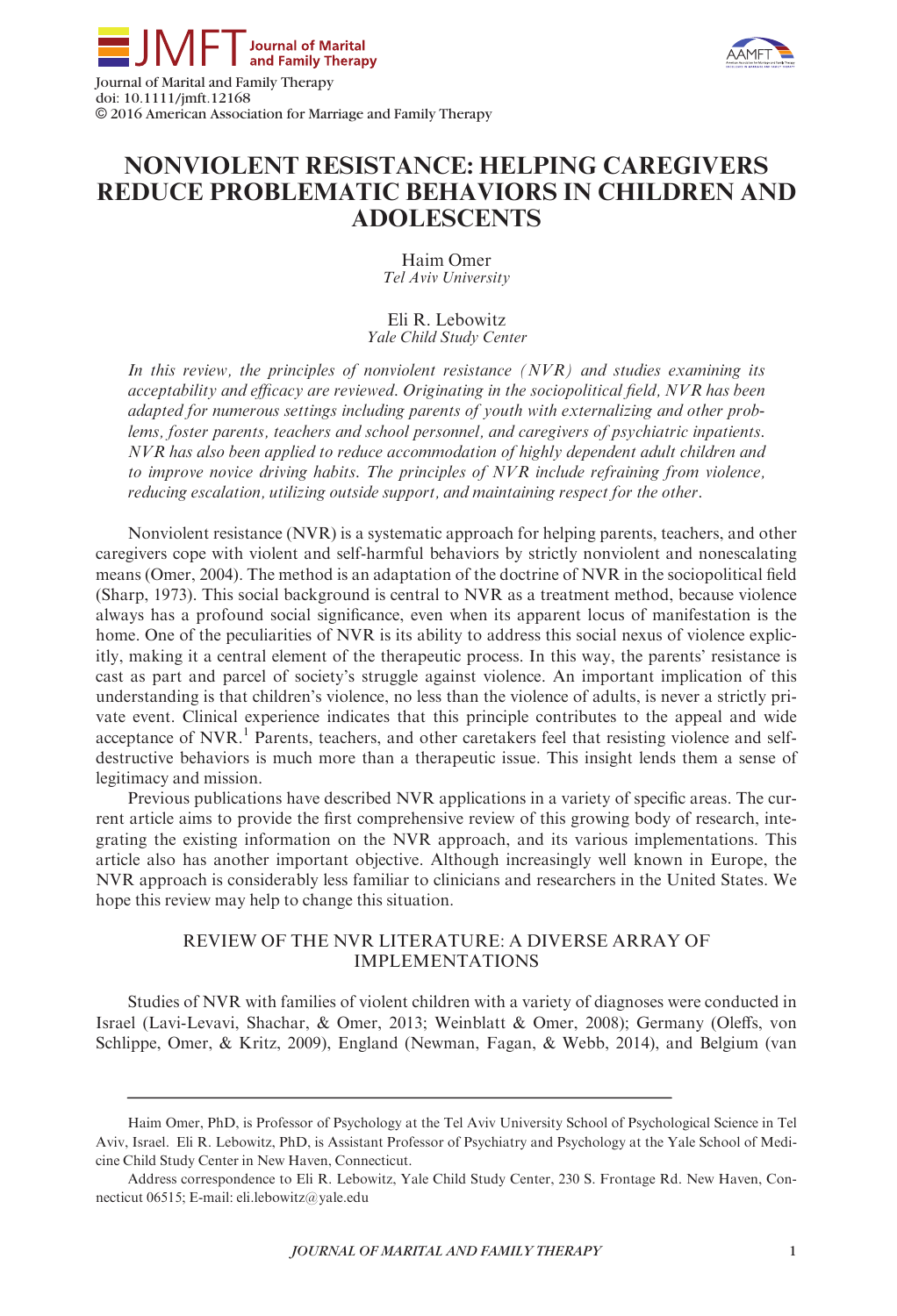Holen, Vanderfaeillie, & Omer, 2015). Those studies demonstrated the efficacy of NVR across a variety of social and cultural settings. NVR was shown to be effective at reducing violence and other externalizing symptoms, as well as parent–child escalation, and parental helplessness. NVR treatment also helped parents to increase their positive and caring gestures toward the child, often in situations in which such positive interactions had become unattainable because of chronic conflict. Treatment feasibility and acceptability were found to be high, as was parental satisfaction (dropout rates ranged between five and twenty percent).

The application of NVR in schools has gained acceptance in several countries including Germany (Lemme, Tillner, & Eberding, 2009), Austria (Steinkellner & Ofner, 2011), and Switzerland, but the only systematic study to date was conducted in Israel (Omer, Irbauch, Berger, & Katz-Tissona, 2006). An NVR based program, including training for school staff in effectively coping with behavioral problems, was implemented in a middle school with 800 youth over the course of 1 year. The program was associated with a significant reduction in violent behaviors in the school, including student-to-student, student-to-teacher, and teacher-to-student violence. Following the program, students reported that they could rely more on their classroom teacher or school director to deal appropriately with violence in the school, whereas at the beginning of the year they had not felt able to do so. In parallel with this rise in confidence, students' readiness to report on violence also rose considerably. Besides schools, the NVR approach has also been implemented in other institutional settings, such as inpatient psychiatric units for children or adolescents with psychotic disorders (Goddard, Van Gink, Van der Stegen, Van Driel, & Cohen, 2009). Implementation of an NVR program on several such units in a large hospital was associated with a dramatic reduction of more than half in the use of physical restraints or seclusion by hospital staff. Hospital staff also reported feeling increased confidence in their professional ability and a greater sense of team work, following the one-year program (Table 1).

Gradually, NVR was adapted and applied to other conditions in which caregivers face aggressive or violent behaviors. Children with anxiety disorders, particularly obsessive-compulsive disorder (OCD), often exhibit coercive and disruptive behaviors aimed at imposing symptom accommodation on family members (Lebowitz, Omer, & Leckman, 2011; Lebowitz, Vitulano, Mataix-Cols, & Leckman, 2011). An adaptation of NVR (under the acronym [name blinded for peer review]) was shown effective in dealing with children with anxiety disorders who refused therapy (Lebowitz, Omer, Hermes, & Scahill, 2014) and with children with OCD (Lebowitz, 2013). The [name blinded for peer review] treatment was effective in reducing the symptoms of anxiety, the family's accommodation, and the child's coercive behaviors.

With the dissemination of NVR and its growing application among parents of youth, parents of adults started applying for help. These parents felt helpless, confronted by adult children who were not working or studying, and usually continued living in the parental home. The parents were expected (or forced) to supply many or all of their needs, and they felt frustrated, with no end in sight. The term *adult entitled dependence* was coined to characterize this condition (Lebowitz, in press; Lebowitz, Dolberger, Nortov, & Omer, 2012) and provided the impetus for the development of an NVR application for working with parents of those individuals. In a review of 27 such cases, parent treatment with NVR brought about a pronounced reduction in violence on the part of the adult children, parental helplessness, and provision of excessive or inappropriate services by parents. In a substantial number of cases, the dependent young adults started working or studying and/or moved to independent lodgings (Lebowitz et al., 2012). A special element in the treatment, which is now also implemented with adolescents, focuses on helping the parents cope with suicidal threats (Omer & Dolberger, 2015).

An important development to come out of NVR is the concept of *vigilant care*, which refers to parents' ability to stay continuously alert, "with an ear to the ground," regarding their child's potentially dangerous activities (Omer, 2011, 2015). The vigilant care model was developed in response to criticisms to parental monitoring, a model that has been found to lead in some cases to negative consequences such as increased parent–child conflict, "overparenting" or "helicopter parenting," and excessive parental control (Racz & McMahon, 2011). Vigilant care, in contrast to parental monitoring, emphasizes gradations of parental vigilance, from open attention, through focused attention, to active protection, with parents moving between different levels of involvement in response to danger signals they detect from the child. As in other NVR models, parents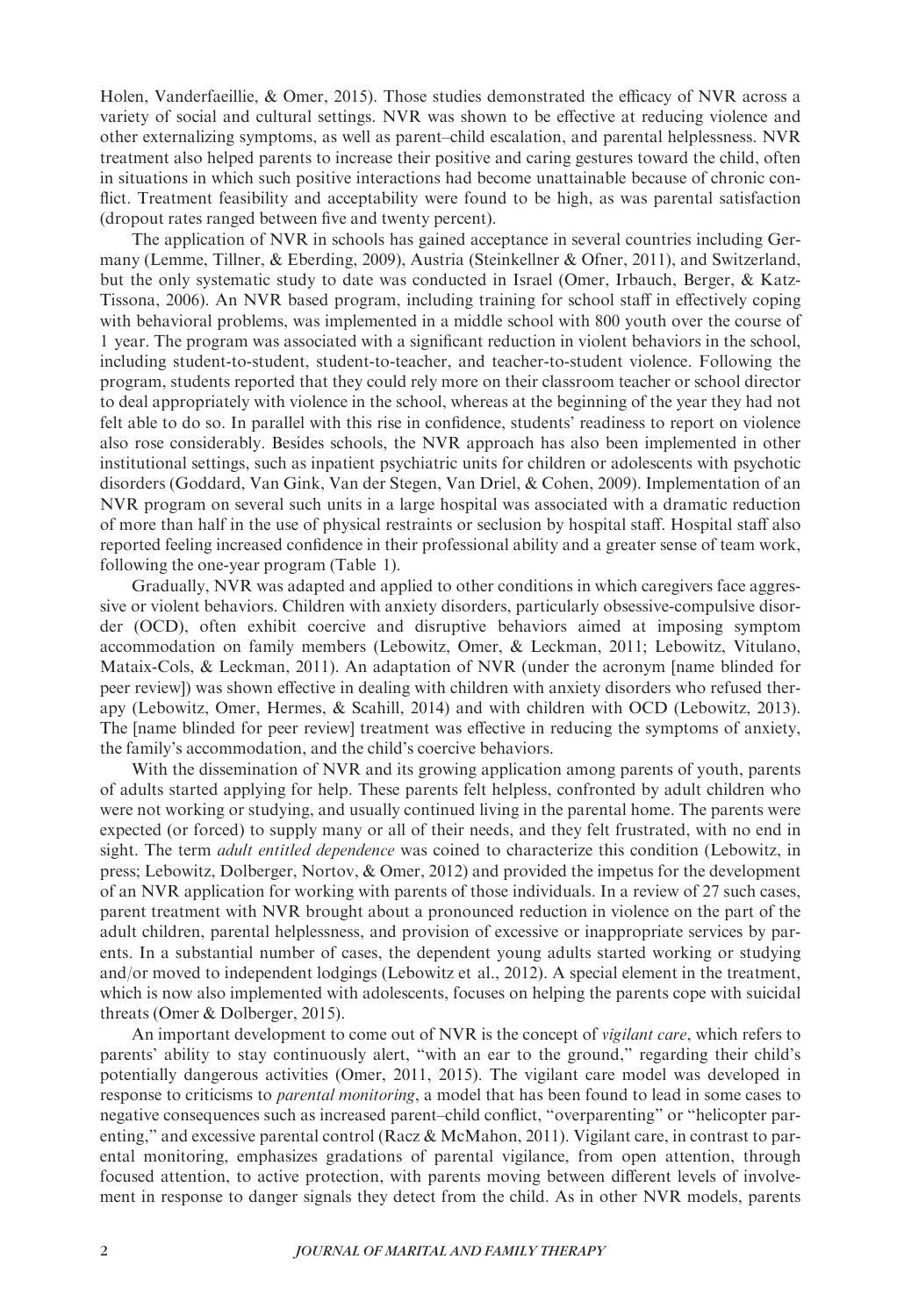|                                                                                                                             | Treatment modality | $s_{\text{essions}}$ ( $6-8$ sessions<br>Five weekly individual<br>sessions + telephone<br>Six individual weekly<br>in Triple P).<br>support.                                                                                                                                                                         | 15-25 individual<br>sessions.                                                                                                                                         | 4–10 weekly individual<br>sessions+ telephone<br>support.                                                                                                                                | Ten weekly individual<br>sessions.                                                                                                       |
|-----------------------------------------------------------------------------------------------------------------------------|--------------------|-----------------------------------------------------------------------------------------------------------------------------------------------------------------------------------------------------------------------------------------------------------------------------------------------------------------------|-----------------------------------------------------------------------------------------------------------------------------------------------------------------------|------------------------------------------------------------------------------------------------------------------------------------------------------------------------------------------|------------------------------------------------------------------------------------------------------------------------------------------|
| Applications and Implementations of Non Violent Resistance in Various Settings and Challenges: Results from Clinical Trials | Main findings      | externalizing symptoms and parental<br>Externalizing symptoms significantly<br>helplessness in both NVR and active<br>coping in NVR treatment groups.<br>Improved parental depression and<br>reduced in the treatment group.<br>Reduced maternal helplessness.<br>Significant improvement in<br>comparison treatment. | services. Significantly improved<br>Significant reduction in parental<br>provision of age-inappropriate<br>employment of adult children.<br>functioning and increased | Power struggles with the youth were<br>helplessness in the treatment group.<br>also reduced and parents reported<br>fewer negative feelings toward the<br>Significantly reduced parental | Reduced OCD symptoms, family<br>disruptive behaviors following<br>accommodation and coercive<br>youth following treatment.<br>treatment. |
|                                                                                                                             | Methodology        | active control (Triple<br>Randomized waitlist-<br>sites that compared<br>Aggregate data from<br>NVR to waitlist or<br>controlled trial.<br>$\hat{\mathsf{p}}$                                                                                                                                                         | Open trial.                                                                                                                                                           | Randomized waitlist-<br>controlled trial.                                                                                                                                                | Open trial.                                                                                                                              |
|                                                                                                                             | Age range          | $11 - 18$<br>$4 - 17$                                                                                                                                                                                                                                                                                                 | $18 - 47$                                                                                                                                                             | $Mean=12$                                                                                                                                                                                | $10 - 13$                                                                                                                                |
|                                                                                                                             | Population/sample  | Youth with behavioral<br>Youth with behavioral<br>$N = 52$ ; 66% males.<br>$N = 41$ ; 68% males.<br>problems.<br>problems.                                                                                                                                                                                            | with extreme demands<br>dependent on parents<br>Adult children highly<br>$N = 27; 85\%$ males.<br>for services.                                                       | Youth with behavioral<br>$\overline{N}$ = 46; 77% males.<br>problems.                                                                                                                    | Treatment refusing youth<br>compulsive disorder<br>$N = 6$ ; 75% males.<br>with obsessive-<br>(OCD).                                     |
| Table 1                                                                                                                     |                    | Weinblatt &<br>Oleffs et al.<br>Omer,<br>(2009)<br>(2008)                                                                                                                                                                                                                                                             | Lebowitz<br>(2012)<br>et al.                                                                                                                                          | Lavi-Levavi<br>(2013)<br>$et$ al.                                                                                                                                                        | Lebowitz<br>(2013)                                                                                                                       |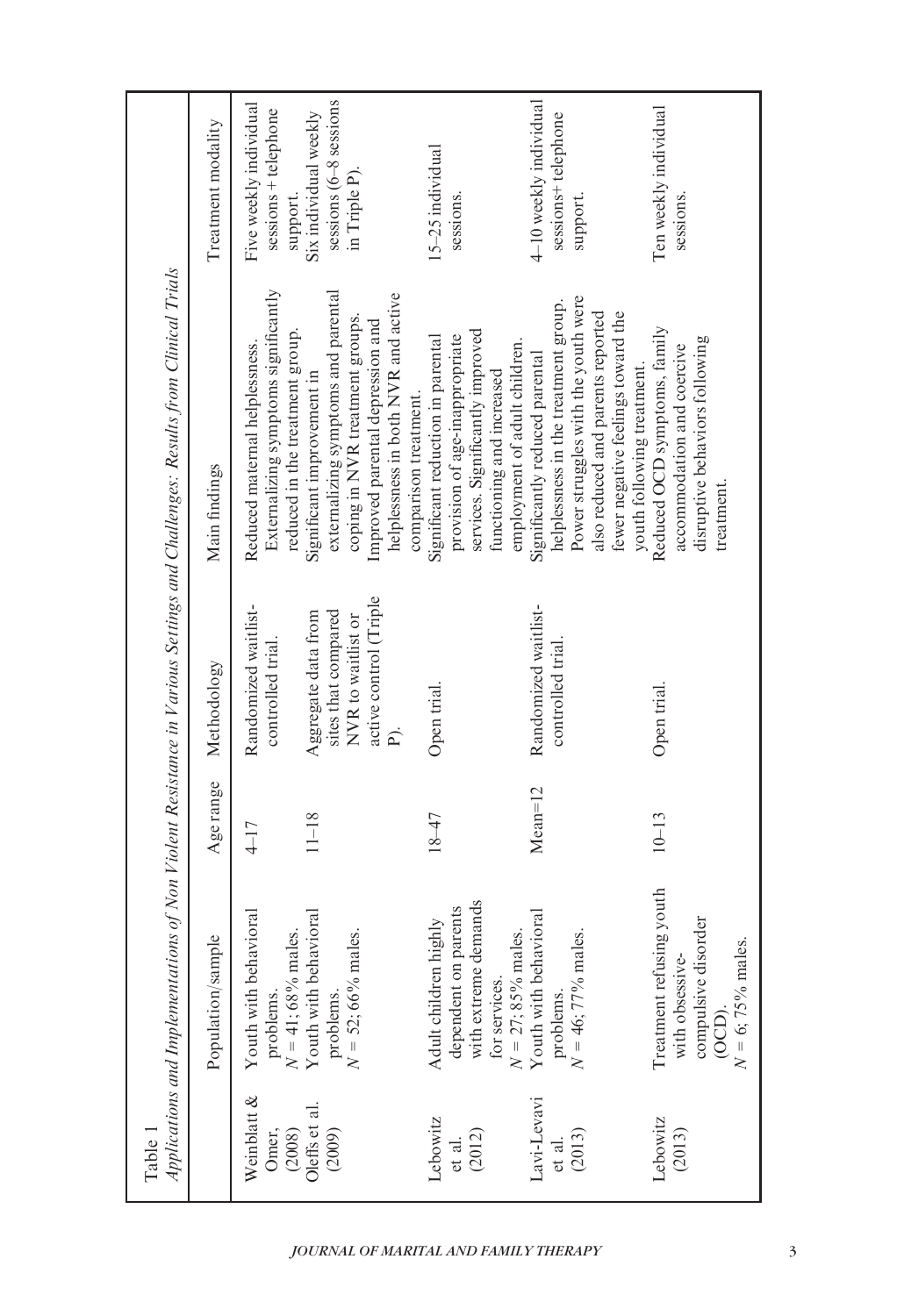| Continued<br>Table:               |                                                                                                         |                      |                                                      |                                                                                                                                                                                                                        |                                                                                                                            |
|-----------------------------------|---------------------------------------------------------------------------------------------------------|----------------------|------------------------------------------------------|------------------------------------------------------------------------------------------------------------------------------------------------------------------------------------------------------------------------|----------------------------------------------------------------------------------------------------------------------------|
|                                   | Population/sample                                                                                       | Age range            | Methodology                                          | Main findings                                                                                                                                                                                                          | Treatment modality                                                                                                         |
| Goddard<br>(2009)<br>et al.       | Inpatient psychiatric units.<br>Four child and two<br>adolescent units.                                 | Adol.>12<br>Child<13 | implementation in the<br>Open trial of NVR<br>units. | unit. Staff feelings of confidence and<br>adolescent units reported decreased<br>significantly reduced on all but one<br>Use of seclusion and restraint was<br>team work increased. Staff on<br>sense of helplessness. | NVR was implemented<br>on the units for<br>1 year.                                                                         |
| Lebowitz<br>(2014)<br>et al.      | Treatment refractory<br>Treatment refusing<br>youth with anxiety<br>$N = 10$ ; 50% males.<br>disorders. | $9 - 13$             | Open trial.                                          | accommodation after treatment.<br>Increased youth motivation for<br>Reduced anxiety and family<br>individual treatment.                                                                                                | individual sessions.<br>$10-12$ weekly                                                                                     |
| Newman<br>(2014)<br>et al.        | Youth with behavioral<br>problems.<br>$N = 24$                                                          | $8 - 17$             | Open trial.                                          | and improved functioning following<br>Reduced youth behavioral problems<br>treatment.                                                                                                                                  | 12 weekly group<br>sessions.                                                                                               |
| Dolberger,<br>Omer $\&$<br>(2015) | Youth and young adults<br>with threats of<br>suicidality.                                               |                      | Pilot implementation                                 | systematic comparisons available.<br>Reports of reduced suicidality. No                                                                                                                                                | individual sessions.<br>$10-25$ weekly                                                                                     |
| Shimshoni<br>(2015)<br>et al.     | New young drivers.<br>$N = 217$                                                                         | $17 - 22$            | Randomized controlled<br>trial.                      | behaviors in the NVR-based training<br>At risk youth showed better driving<br>group.                                                                                                                                   | NVR-based training<br>feedback on driving<br>behavior $\pm$ 90 min<br>telephone support.<br>and access to<br>Six months of |
| van Holen<br>(2015)<br>et al.     | Children in foster care<br>with externalizing<br>$N = 62$ ; 52% boys.<br>problems                       | $Mean=12$            | Randomized controlled<br>trial of NVR or TAU.        | NVR treatment associated with more<br>child-monitoring and more use of<br>social support than TAU. No<br>significant differences in child<br>behavior outcomes.                                                        | sessions + telephone<br>10 weekly in-home<br>support                                                                       |

4 JOURNAL OF MARITAL AND FAMILY THERAPY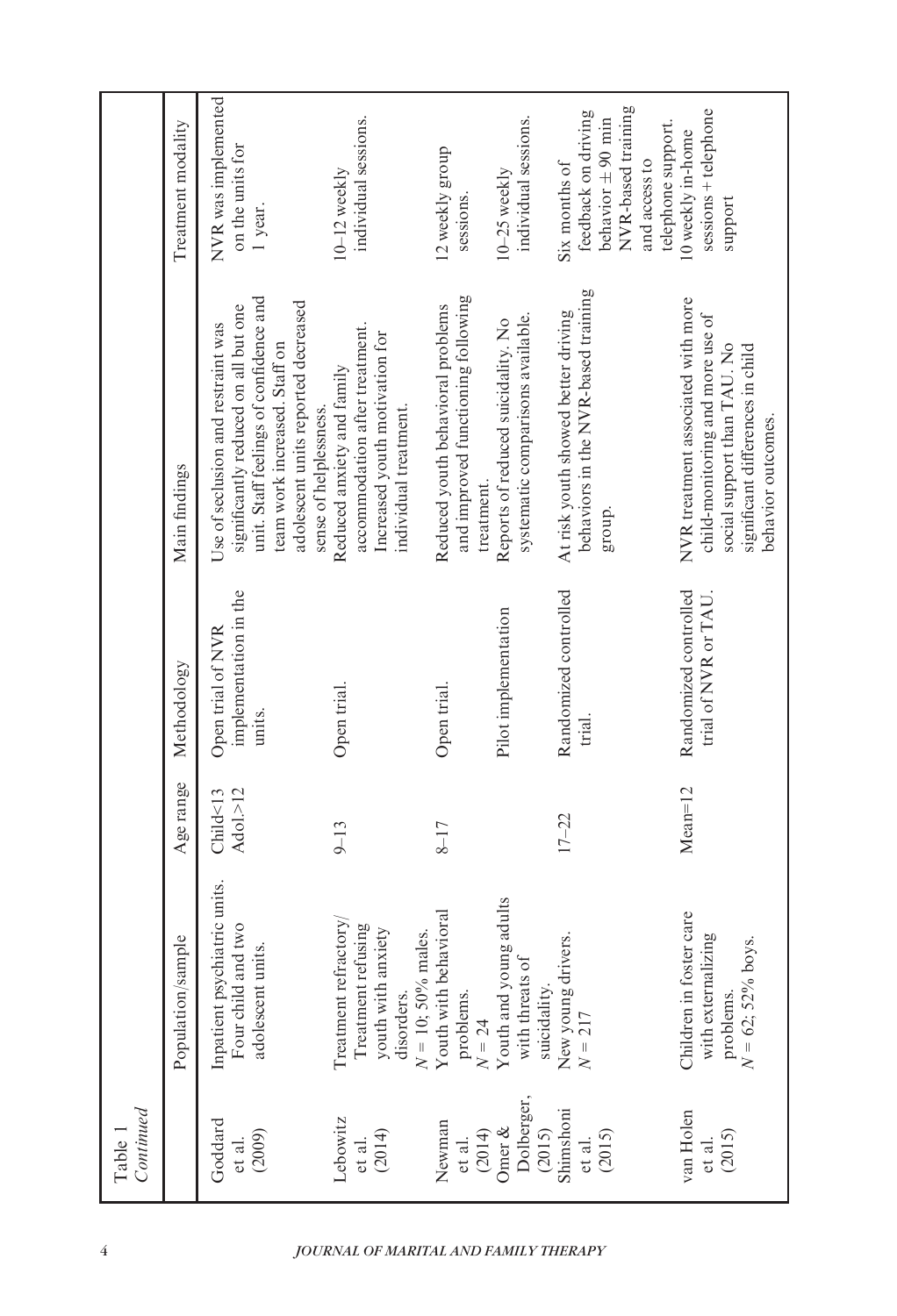| Continued<br>Table 1                    |                                                                                   |           |                       |                                                                                                    |                                                                                                        |
|-----------------------------------------|-----------------------------------------------------------------------------------|-----------|-----------------------|----------------------------------------------------------------------------------------------------|--------------------------------------------------------------------------------------------------------|
|                                         | Population/sample                                                                 |           | Age range Methodology | Main findings                                                                                      | Treatment modality                                                                                     |
| Omer et al.<br>(2006)                   | Students in one middle<br>school and one high<br>school.<br>$N = 800$             | $12 - 7$  | Open trial            | in school. Improved staff coping with<br>Reduced youth behavioral problems<br>behavioral problems. | school staff + parent<br>Training and support<br>outreach over one<br>for teachers and<br>school year. |
| Shilo $\&$<br>(2016)<br>Omer,<br>Golan, | Young adult with high<br>functioning autism.<br>$N = 4$ ; aged                    | $20 - 26$ | Open trial.           | Reduced parental distress and<br>increased hopefulness.                                            | sessions + telephone<br>10 weekly individual<br>support                                                |
|                                         | <i>Note</i> . NVR = Non-Violent Resistance; $TAU = T_{\text{reatment}}$ as usual. |           |                       |                                                                                                    |                                                                                                        |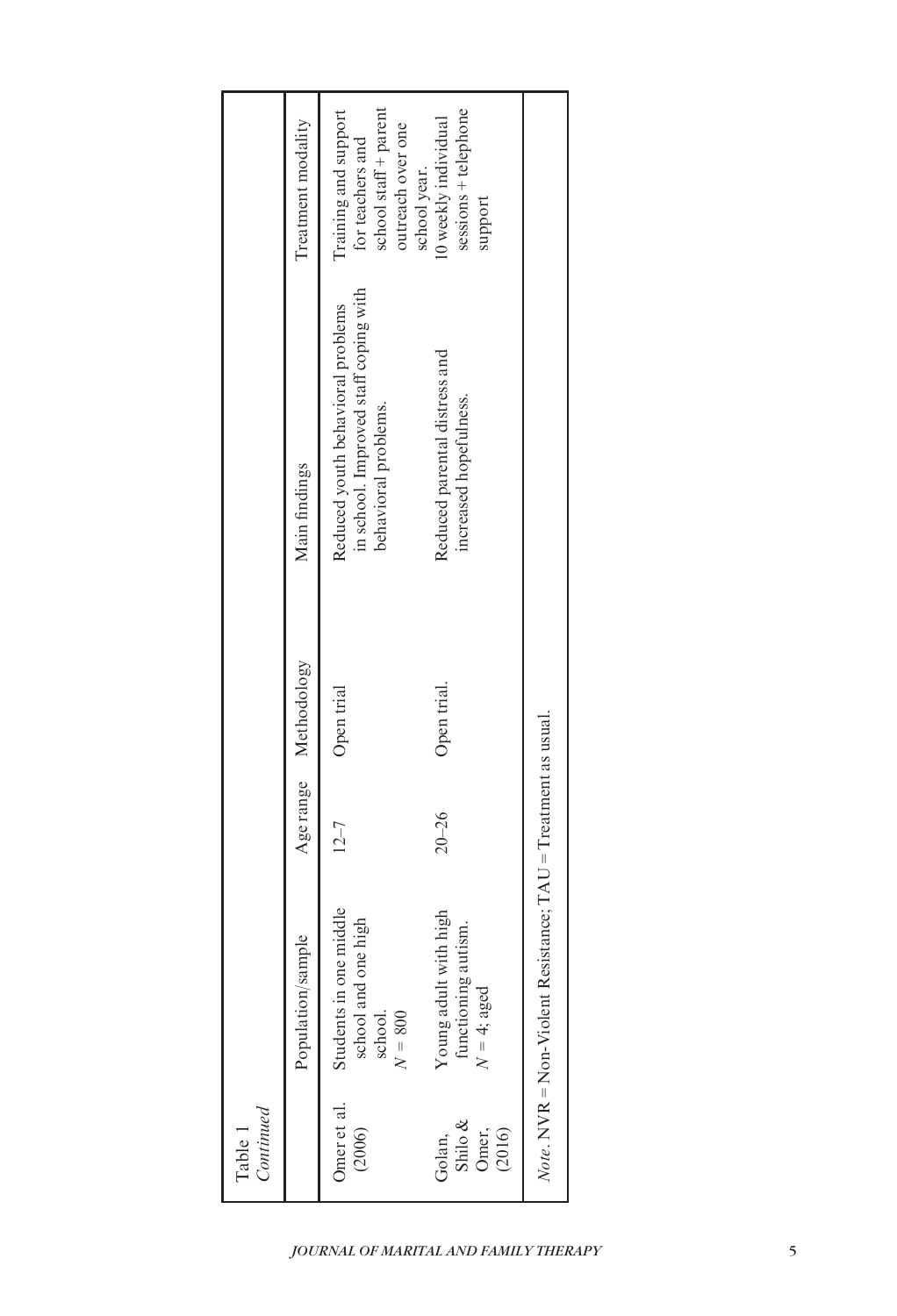learn to prevent and reduce escalation, exercise self-control and avoid invasive and controlling messages. However, they are also helped to act decisively when clear signs of danger are forthcoming. The approach has been applied with parents of youth with a variety of problems that require parental vigilance including, delinquency, diabetes, computer misuse or addiction, alcohol abuse, and school absenteeism (Omer, 2015). One special field in which the model has proved effective is that of aggressive driving by novice drivers (Shimshoni et al., 2015). In this study, a brief 90-min parent training, in the presence of the young driver, was shown to reduce aggressive driving, as measured by an in-vehicle recording device. Importantly, the intervention was well received by parents and youngsters alike, adding to the feasibility of this potentially life-saving intervention.

# CENTRAL CONCEPTS AND RELATED MODELS

### Helplessness

Parents of violent, aggressive, or otherwise domineering children often view themselves as having less power than the child, even when they are violent themselves (Bugental, Blue, & Cruzcosa, 1989). Some parents vent their frustration through harsh and ineffective punishments, others submit to the child's demands, and others oscillate between lashing out and giving in, leading to an exacerbation of the child's aggressive behaviors. This interactional pattern has been cogently described in Patterson's coercion theory (1982). Training in NVR reduces parental helplessness, submission, and violence, thus helping the families to break away from the cycle of coercion (Lavi-Levavi et al., 2013; Weinblatt & Omer, 2008).

#### Escalation

Violent behaviors are fueled by complementary escalation in which parental submission increases the child's demands and outbursts, and *reciprocal escalation*, in which hostility begets hostility. NVR was specifically designed to counter both kinds of escalation. In the sociopolitical arena, emphasis is placed on training the activists in how to withstand violence and provocations without reacting in kind. Similarly, in NVR for the parents of violent children, the ability to withstand provocations and aggression, without lashing out or giving in, is carefully cultivated (Omer, 2004).

The focus on preventing escalation and modifying negative cycles of interpersonal behavior and communication links NVR to other systemic and family oriented approaches and therapies. For example, strategic therapists (e.g., Madanes, 1991) use both direct assignments and reframing to help families break out of negative cycles of behavior. Cognitive behavioral family therapists (e.g., Epstein, Schlesinger, & Dryden, 1988) target family related cognitive schema that impact interpersonal feelings and maintain negative family dynamics, and interventions targeting substance abuse urge family members not to respond in kind to inappropriate or violent behaviors (Meyers, Miller, Hill, & Tonigan, 1998; Piercy & Frankel, 1989).

Therapists using NVR also help families break out of destructive, escalating cycles by targeting both cognitive (e.g., beliefs, attitudes, thoughts) and behavioral patterns, as described below under Treatment Steps, and in particular under antiescalation training. A unique feature of NVR is that prevention of escalation, which is usually viewed as a supplemental skill, is a defining characteristic of the NVR approach.

#### Power and Control

The philosophy of NVR postulates that a person or group that desists on principle from actively resisting violence ultimately contributes to its perpetuation. Therefore, those who witness or experience violence have a responsibility to struggle against it. The struggle, however, should be rigorously nonviolent. The nonviolent resistor must learn to avoid any form of physical or verbal attack and refrain from actions or expressions which humiliate or insult. In NVR, parents aim to resist rather than control the child's destructive behaviors. It is unrealistic to expect that because parents or other caregivers adopt an NVR approach, and implement its corresponding tools, their wards will immediately desist from all violent behavior as well. NVR stresses that that is actually the caregiver who is the first beneficiary of the approach, as the sense of helplessness diminishes and their self-worth is restored. Only gradually is the behavior on the "other side" likely to change,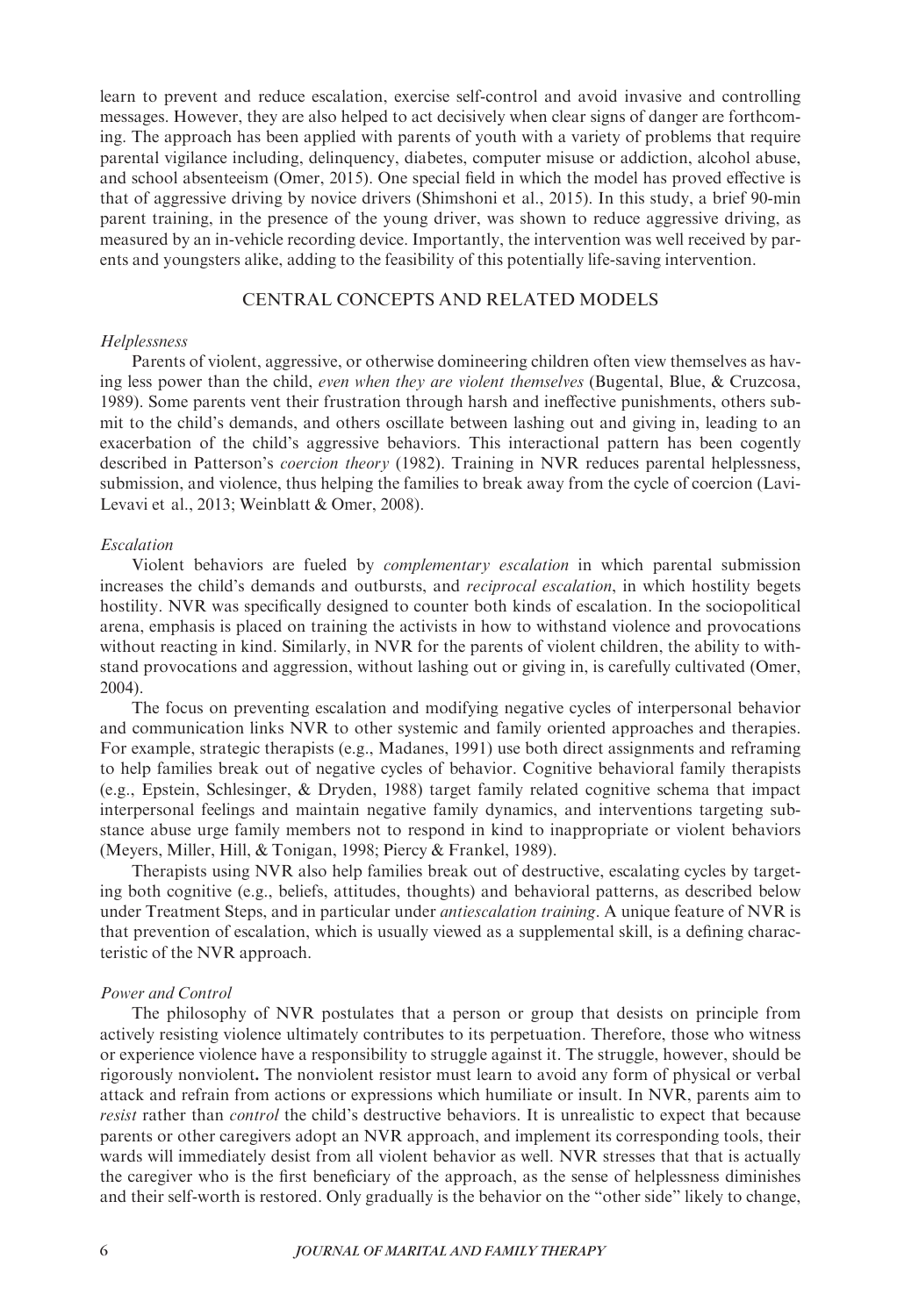as escalation is reduced and violence is curtailed on all sides. For this reason, the message of the NVR therapist to parents is that they "don't have to win, but only to resist," promoting a longer term view of the effects on NVR on the system as a whole.

#### Presence

The appeal and relevance of NVR to parents faced with difficult interactions with their children lies in part in the emphasis on increasing parental presence. Rather than choosing between decreased presence and less contact with the child on the one hand, or increased escalation and more violence on the other, parents are offered the possibility of actually increasing their presence and augmenting the contact with the child, while refraining from aversive escalation and violence.

In the sociopolitical arena, the practical operationalization of this principle takes the form of various tools such as civil disobedience, protest marches, or the "sit-in." These tools emphasize the activist's engagement and presence in the political discourse, rather than increased disenfranchisement and isolation, while providing the tools to exercise the presence in a nonviolent manner that obstructs the mechanisms of oppression and injustice. For parents, the ability to actually increase their relevance to the child's life and challenges is crucial, as maintaining or increasing their distance puts the child at risk and is typically at odds with their goals as parents. The practical operationalization of this principle in the family sphere includes, for example, choosing to be physically present in situations and locations where the child is at risk for destructive or high-risk behaviors. Parents can perform their own version of the "sit-in," to express their commitment to fulfilling their parental responsibility. Through these actions, parents are sending a strong message to the child that they will not abdicate their responsibility, and cannot be discarded, ignored, or paralyzed. Crucially, they send this message while rejecting authoritarian practices based on fear or physical force. The distinction is of particular importance in the context of violent youth who tend to respond negatively to fear-based messages and who often elicit in parents the instinct to retreat and create more distance between themselves and the child.

#### Support, Openness and Transparency

Another key aspect of NVR, that distinguishes it from more clandestine resistance movements, is the commitment to openness and transparency. By rejecting secrecy and acting in an open and public manner, NVR creates strong counter pressure to the violence, which often thrives most under a veil of secrecy. The publicity of the parents' actions also helps to commit them more fully to following through on their statements and abstaining from violence themselves.

Parents are encouraged to involve people in the situation and to enlist the help of friends and relatives from outside the home, providing them with crucial support and reducing their sense of isolation. This feature of NVR links it to other systemic models such as multisystemic therapy (e.g., Henggeler, Melton, & Smith, 1992) and multifamily therapy (Asen & Scholz, 2010).

External supporters also exert positive influences on the child, by strengthening intrinsic motivation to refrain from violence. NVR posits that within the child there exist multiple inner voices, both maintaining and opposing the violent behavior. Supporters, who are not the parents with whom the behavior is habitually manifested, serve to strengthen the positive voices opposing the violence. Involving outside supporters is a daunting choice for many parents, and good deal of persuasion on the part of the therapist is often necessary before they are willing to overcome their doubts and apprehension. But ultimately this can be achieved in the majority of cases, with immeasurable gain to both the parents and the child as the secrecy and isolation are removed. A strong counter argument to the notion that involving supporters violates the child's privacy is the idea that violence is never private and that maintaining secrecy actually increases the likelihood of it continuing. The supporters themselves can address the child's resentment or indignation at the parents' "betrayal" by expressing their support in a positive and empathetic manner that acknowledges the validity of the child's feelings while opposing the unacceptable actions.

#### Respect and Reconciliation

Leaders like Gandhi and Martin Luther King Jr. did not settle for the absence of violence alone: They demanded that acts of resistance be accompanied, as far as humanly possible, by respect for the adversary. This stance is based not only on a moral, but also on a strategic premise: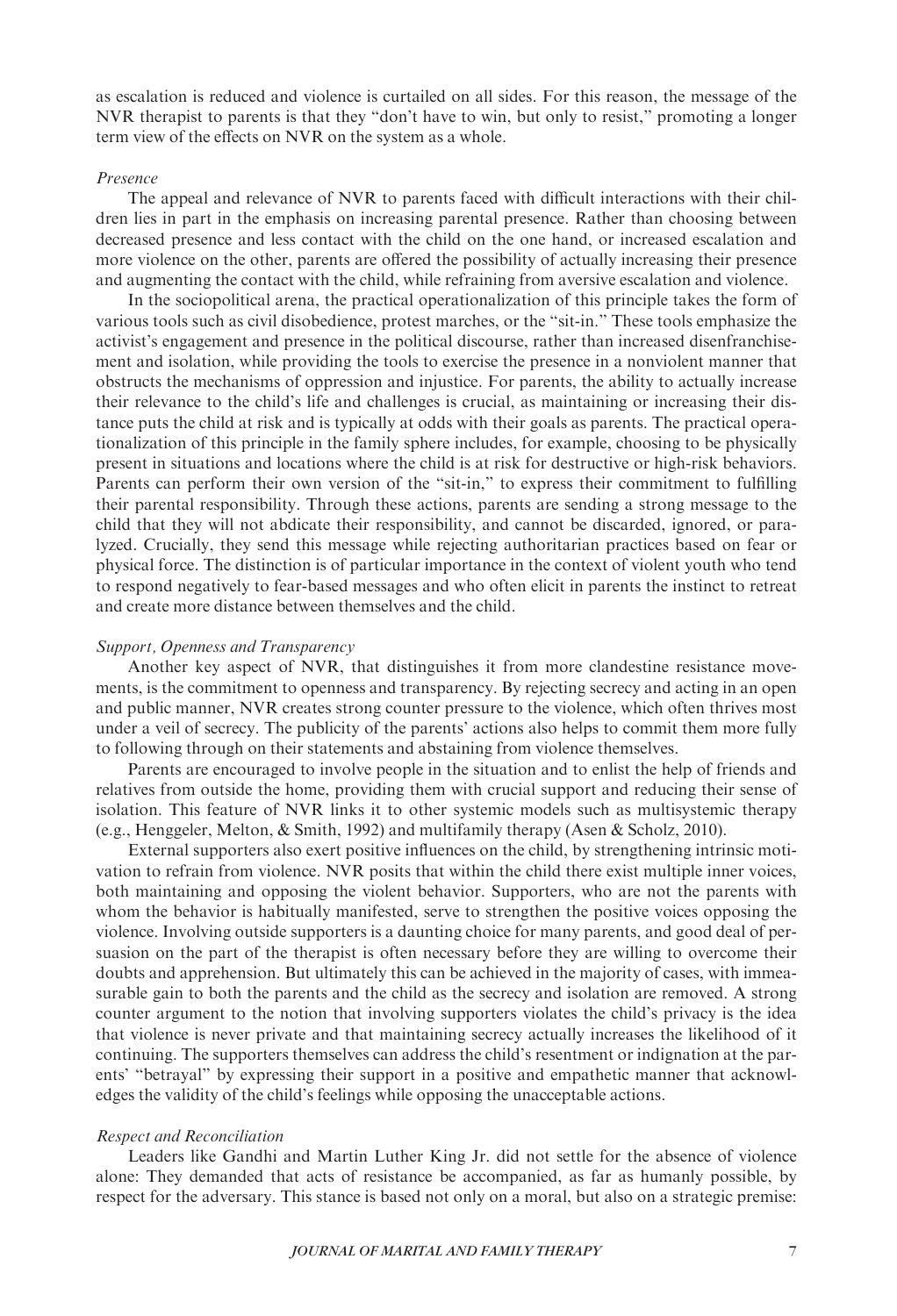The idea that the "opponent" is not made entirely of one cloth. Acts of respect and reconciliation serve to strengthen positive voices among the aggressors. In contrast, eschewing such acts, or engaging in actively humiliating behaviors, would actually strengthen the violent voices and is therefore counterproductive. In the context of parent–child relations, this argument is particularly valid. Our basic assumption is that positive feelings exist on both sides, even if they are sometimes buried under the abrasive conflicts. Parental acts of respect and reconciliation (that do not include surrender) are thus based on mutual feelings, increasing the likelihood that these feelings may be expressed and thus feed positive interactions. The most common conciliatory steps are verbal or written messages of appreciation, small symbolic gifts, proposals of pleasurable joint activities, offers of small unrequested services, reminders of positive events from the past (without contrasting them to the more bleak present), and expressions of regret or reparation for past mistakes (Omer, 2004). Jakob (2014) argued that such gestures help to renew the "dialogue of care" that had previously been obstructed by the hardships of parenting a violent child.

# TREATMENT STEPS

### Establishing a Working Alliance

The parents are the clients. They are the ones that come to therapy and manifest interest in changing the situation. Their motivation usually stems both from their concern for the child, and from their own stress and suffering. However, their attitude toward therapy may be ambivalent, partly out of fear that they may be blamed for the child's condition. This fear is often linked either to previous experiences with treating agencies, or to their own sense of guilt. These concerns are addressed in the initial sessions. The therapist makes it clear that in NVR, the family is not viewed as a circle with one center – the child – but rather as an ellipse with two centers – the parents and the child. To fulfill the child's needs, the parents' needs must be filled as well. The therapists also expresses empathic understanding for the fact that parents may be afraid of attacks, worn out by conflicts, or overwhelmed by anxiety. By showing the parents that addressing those conditions is a central goal of treatment, the therapist becomes the parents' ally.

## Antiescalation Training

Situations of escalation are examined and reactions that express self-control are formulated and rehearsed (Omer, 2004; Weinblatt & Omer, 2008). We have coined three phrases that illustrate the nonescalating stance of NVR, which parents should keep in mind: (a) "Strike the iron, when it is cold!"; (b) "You can't control the child, but only yourselves!"; and (c)"You don't have to win, but only to persist!" The first phrase is designed to help parents overcome the urge to react immediately to the child's violent behaviors. The rationale is that immediate reactions come about at the height of arousal and increase the risk of escalation. Parents learn to take a deep breath, postpone the temptation for immediate action, and develop planned ways to resist the violence and the inappropriate demands that are linked to it. The second phrase aims to modify dominant attitudes that often turn the parent–child relationship into a zero-sum game. In NVR, the compulsion to control is replaced by the duty to resist. The third phrase is actually a synthesis of the other two: It unites the factor of time with the abandonment of a controlling stance. The message of persistence is a good antidote to the sense of total urgency that exacerbates violent interactions. In treatment, the parents are helped to develop a time span that arches over days, weeks, and months, instead of minutes.

#### The Announcement

During the first few sessions, parents are helped to prepare a semi-formal "announcement," in which they declare to their child that they will resist the violence, and will no longer keep it secret. The announcement serves several purposes: (a) it constitutes an opening event or a rite of passage to a new phase in the family's life; (b) it introduces the parents to a new kind of interaction, in which they state their position in a self-controlled manner, independent of the child's agreement; and (c) it tells the child that the parents will no longer keep the problem secret.

The parents rehearse how to deliver the announcement and how to develop nonescalating responses to the child's reactions. Thus, if the child refuses to listen or read the announcement, the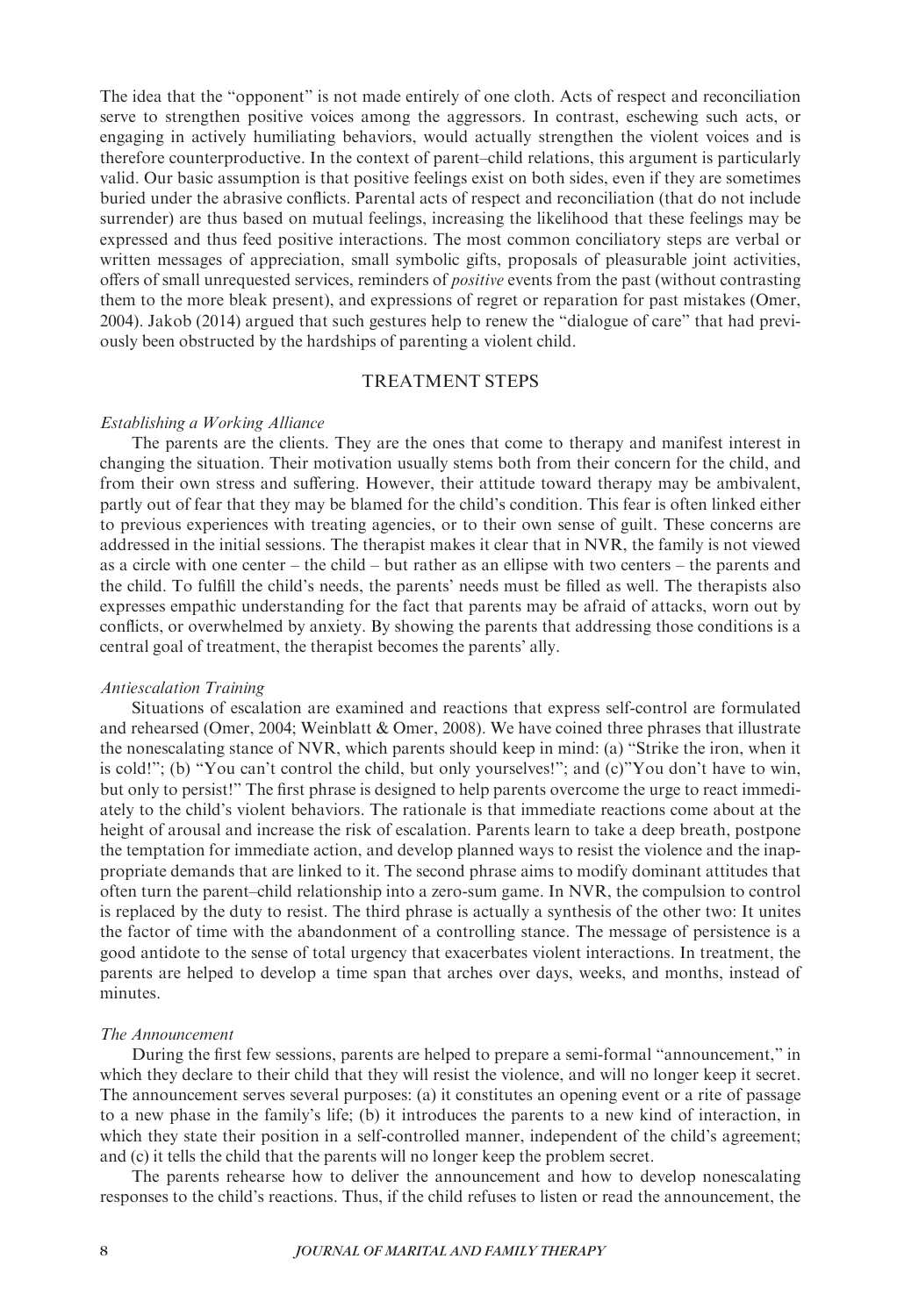parents can leave it on the table. If the child tears the page, parents can say: "We do not expect you to agree. We are giving you this to be fair with you, so that you may know what we are going to do." When parents succeed in delivering the announcement in this spirit, they are already on the way to becoming nonviolent resistors.

### The Support Group

Whenever possible, a meeting with the supporters is organized by the therapist. Many parents have trouble "going public," because they feel ashamed, concerned it might hurt the child, or fearful of a violent reaction. Dealing with these objections is one of the central tasks of the NVR therapist. In cases where a supporters' meeting is not feasible, supporters can be recruited on an individual basis. Typical supporters include grandparents and other members of the extended family, friends of the parents, the parents of the child's friends, and members of the school staff. The supporters do not have to live nearby, as their help can be made available by phone or text messages. We have often made use even of supporters who lived in other countries, especially with migrant families: help from grandparents or other members of the extended family who call from abroad to talk with the violent child can be very effective.

#### Resistance Steps

Documentation and involvement of supporters. The very fact that supporters are informed of the violence and that it is made clear to the child that they have been notified and are willing to help, constitutes a significant act of resistance. Few children or adolescents are immune to public opinion, although many try to put up a show of indifference. The parents begin by documenting the violence – in writing or by visual means (e.g., taking photographs of destroyed property). We do not recommend that the parents record the violent behavior as it is occurring, as this often leads to escalation. Writing and photographing are better, as they can be conducted when the iron is cold. The documentation is then sent to the supporters, who call or visit the child. It is not necessary that all supporters contact the child: one or two each time are enough. However, it is important that parents tell their child that they are no longer keeping the events secret and that they will send their reports to whomever they feel is appropriate. Supporters are specifically asked to address the child in a positive way, but to make clear that they know what happened, that they view the behavior as violent and unacceptable, and that they believe that the child can overcome it.

The sit-in. The sit-in has come to typify NVR in families, probably because it is emblematic of NVR in the sociopolitical arena. It is important to understand that the sit-in is a measure of resistance and not a disciplinary step geared to changing the child's behavior immediately. In fact, the sit-in affects the parents more than the child: in preparing for the sit-in and staging it in a selfcontrolled manner, the parents achieve a basic proficiency in NVR. Thus, the sit-in can be viewed as training in the context of real life. In the sit-in, the parents enter the child's room (a single parent may be accompanied by a supporter, in person, or via technology), sit-down, and tell the child: "We are here because we are no longer willing to accept the kind of violent behavior that you displayed today. We will sit here and wait for a proposal as to how the violence might end." After this, the parents stay silent. In preparation, the therapist helps the parents to develop ways of coping with typical reactions, such as physical attacks, attempts to expel them, ignore them, or deride them (Omer, 2004, 2011). The sit-in usually takes between 30 min and one hour. If the child makes a proposal, a dialogue may ensue. If not, the parents are advised not to raise proposals of their own. The success of the sit-in is not a function of the proposals, but of the readiness of the parents to sit through it without succumbing to provocation.

Reparation. In NVR, the perpetrator of a violent act is held accountable and expected to make amends for their behavior. This often takes the form of a clear apology and a symbolic act of compensation. The supporters encourage the perpetrator and offer to help him or her perform reparation in ways that maintain their dignity. If the perpetrator is not willing to do so, the parents, with the supporters' help, declare that the victim will be compensated and that they will decide how the perpetrator will be made accountable. This process, when patiently adhered to, often leads to growing readiness of perpetrators to engage in acts of reparation. This side of NVR has similarities to the procedures of restorative justice, but probably without the cumbrousness that may make some of those procedures hard to implement (Omer, 2011).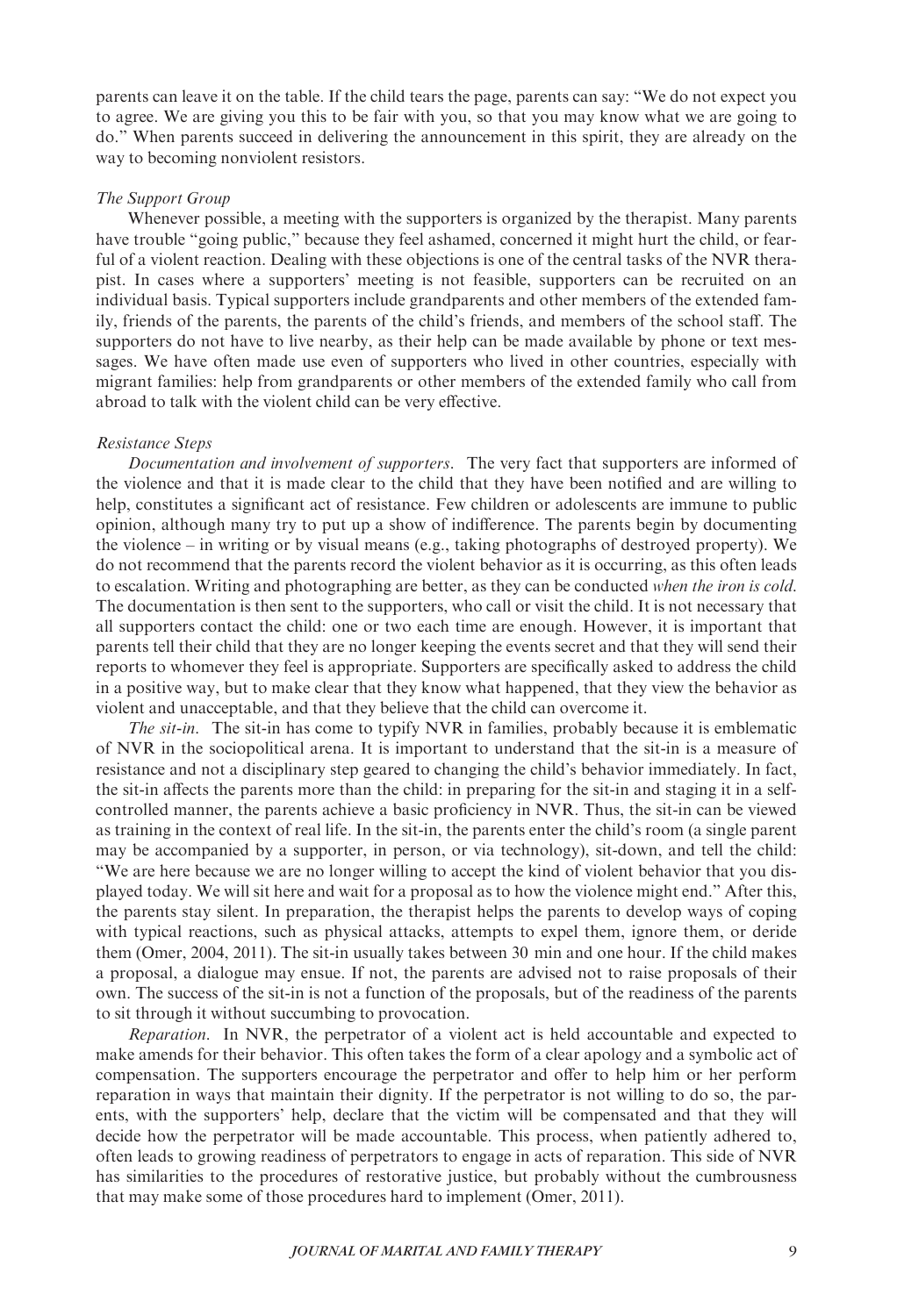## ILLUSTRATIVE CLINICAL CASE EXAMPLE

Nick, the 16-year-old son of Vivian and Martin, suffered from OCD and imposed a long list of rules and demands on the entire family. The slightest show of unwillingness to comply with his demands was met with violence. Vivian and Nick's two sisters had all been physically attacked and beaten on several occasions. Nick's attempts to control and humiliate the family were not restricted to his OCD symptoms alone. For example, Nick had brought the family computer into his room, which he did not permit anyone to enter. He littered the house with used paper tissues, sprinkled the floor of the bathroom with urine, defecated with an open door, and walked around the house naked, especially when his mother and sisters were around. Seating arrangements at meals and even the ordering of the servings were all rigorously prescribed by Nick. Martin, the father, was in charge of washing Nick's laundry, a task he had to perform according to a number of strict rules: Nick's laundry should not be mixed with that of anybody else, and Martin must take it out and fold it in a special order, putting each piece separately into its own nylon bag. The whole procedure had to be video-taped and dated, so as to make sure that all instructions had been followed to the letter. Nick's food was also purchased especially for him. Martin would take Nick to a supermarket of his choice, but Nick would often fight with the members of the staff, as he took only food from the rear of each shelf, causing a lot disorder. After such a conflict, the father would have to take him to a new supermarket. As all of the supermarkets in the vicinity had been exhausted, the father now had to drive farther and farther away to satisfy Nick's demands. Nick's food had to be kept and prepared according to exact stipulations. When he was not satisfied with the performance, the food was thrown to the garbage and the whole procedure had to be repeated. Martin was in charge of fulfilling the majority of the tasks imposed by Nick. If the day's performance was deemed lacking, Nick would wake up in the middle of the night and prevent everyone in the household from sleeping, sometimes for hours on end.

The parents were divided. Martin felt pity for Nick's difficulties, while Vivian wanted to get him out of the house. Martin's identification with Nick was abetted by the fact that he had also suffered from OCD in the past.

The therapist introduced the concepts of NVR to the parents and told them that it was imperative that the violence be stopped if there was to be hope for either Nick or the rest of the family. The therapist clarified the relationship between family accommodation and the course of OCD, explaining that giving in to Nick's demands might bring momentary relief, but at the price of greater violence in the longer term, and progressive worsening of the disorder.

Martin and Vivian wrote an announcement to Nick and were helped to recognize and avoid their typical escalation patterns. Predictably, Nick reacted negatively to their announcement, tearing it up, and spitting in his mother's face. Both parents remained resolute and stated clearly to Nick that their decision did not depend on his agreement. The next day, they placed a new page with the same announcement on the door of the fridge.

A meeting with ten supporters (all of them members of the extended family) took place in the therapist's office. Vivian feared that her parents-in-law would criticize her and blame her for Nick's situation. To her surprise, the therapist succeeded in convincing the supporters not only not to blame her, but also to actively cooperate. Over the course of 6 weeks, Martin became more and more willing to withstand Nick's commands. He now understood that resisting the impositions was something he undertook for his son and not against him.

Martin no longer bought food for Nick in special supermarkets. Nick tried to attack him, but Martin shut himself in his room and called the supporters. The grandfather who lived nearby arrived and Nick left the house in protest, staying away until late at night. When he returned to the house, he found to his surprise that both the grandfather and the grandmother were waiting for him. They spoke to him kindly, telling him that they did not blame him for obsessive fears but that violence against anyone, including his father was completely unacceptable. This happened again two other times (with the other grandparents and an uncle and an aunt). In each case, one of the supporters also stayed overnight. This led Nick to abstain from his usual punishment of keeping the family awake at night. Gradually, a new procedure was accepted, whereby Nick would get money from his parents and buy his food alone. The demands and impositions regarding the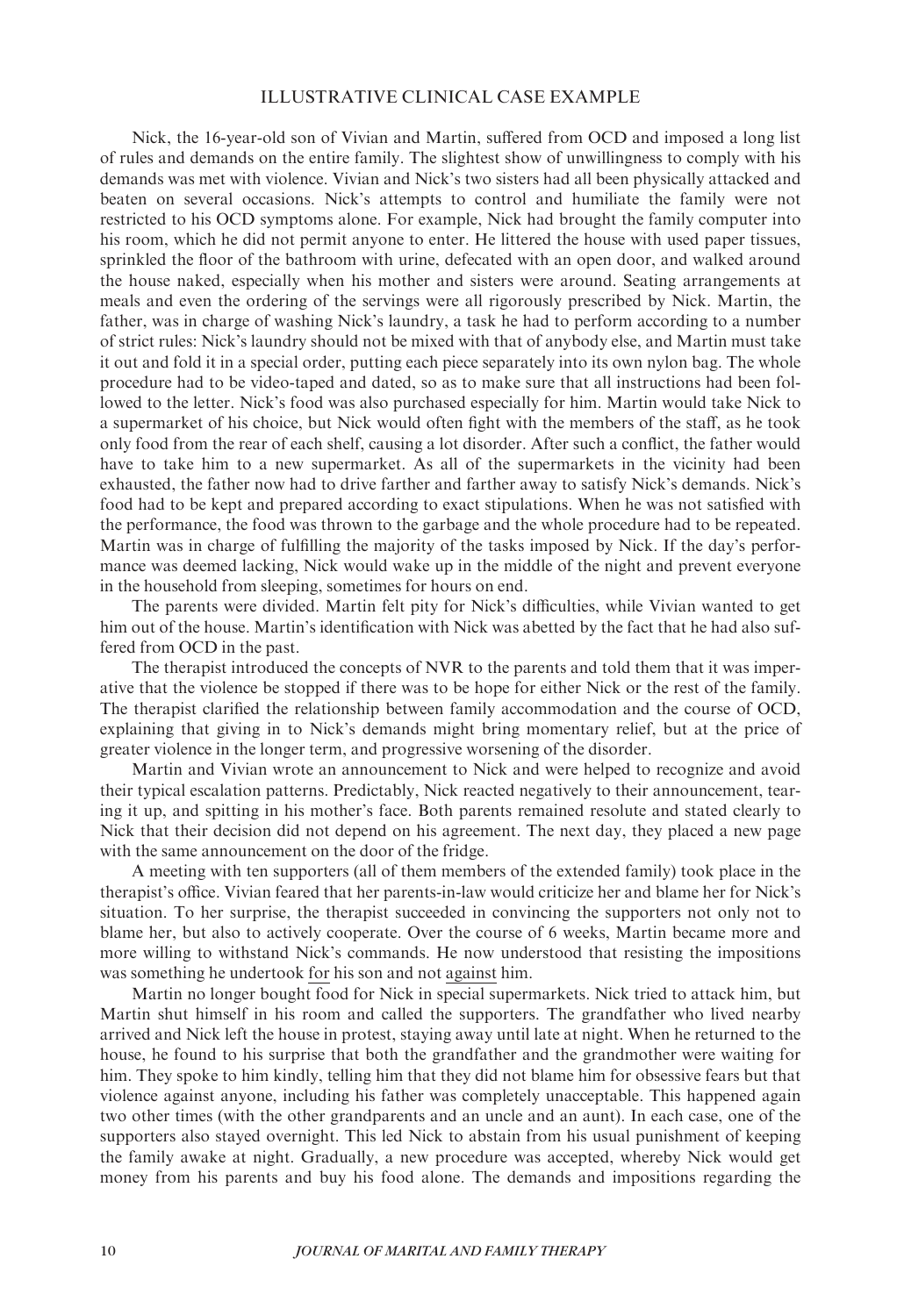laundry were also interrupted. There were no more videos, plastic bags, or separate washing. When Nick reacted with violence, the parents performed three sit-ins in his room. The first time an uncle sat with them, the other two times he was present in the house but in another room.

As Vivian had the most difficult relationship with Nick, the therapist encouraged her to perform gestures of reconciliation. It was not easy to convince her to do so, but ultimately she liked the idea that she would bake Nick the cake that he liked the most, leaving it on his night table with a short caring message. She felt that in this way she was showing strength in the very gesture of reconciliation (by entering his room). Nick threw the cake away, screaming at her that he did not want anything from her. She answered calmly that of course she could not force him to eat it, but that she remembered the pleasure that cake had once brought him, and how much she had liked baking it for him. On the third occasion that she did this, Nick protested, but ate the cake all the same. The therapist told Vivian that a piece of mother's cake in a son's stomach performs some good parental work, even if he grumbles.

After twelve weeks of therapy, the violence and the services had diminished considerably. There were no physical attacks, but there was still a lot of verbal abuse. The parents, however, learned to differentiate between the grosser and more humiliating remarks, to which they would react with documentation and involvement of supporters, and the more "normal" curses that would be ignored. The atmosphere at home was still heavy. Nick avoided addressing Vivian directly, speaking to her only through Martin. His OCD was still pronounced, but the family was now largely uninvolved. Martin said that Vivian was more able to acknowledge Nick's positive efforts. Vivian still thought that Martin was too accepting of Nick's negative behaviors, but she was also aware of the improvements. Both felt that they were still far from living like a normal family, but they no longer felt tyrannized.

## DISCUSSION

The dissemination of NVR in many countries and its applicability to multiple settings and a variety of problems is possible because the method is a transdiagnostic treatment, resting on a small number of principles that address a common underlying problem (McHugh, Murray, & Barlow, 2009). Although specific treatment manuals have been developed, for example, for anxiety and OCD (Lebowitz, 2013; Lebowitz et al., 2014), violent and risk behaviors (Weinblatt & Omer, 2008), aggressive driving (Shimshoni et al., 2015), adult entitled dependence (Lebowitz, in press; Lebowitz et al., 2012), and foster parents (van Holen et al., 2015), the commonalities are large enough to allow for a relatively easy transition between different conditions. In addition, family therapists who have had a basic training in NVR report that its basic elements can be readily integrated with their own way of doing therapy (Wilson & Smith, 2014). Skills like antiescalation training, mobilization of supporters, the judicious use of transparency and publicity, reconciliation, and reparation steps, as well as NVR's more specific techniques (e.g., the announcement, the sit-in or the telephone round), have been used to enrich the work of therapists that describe their approach as multifamily, multisystemic, or structural. Those "borrowings" are both legitimate and desirable, as are adaptations of the approach to different settings, such as home treatment, institutions, and community. Thus, although NVR is a well-defined method, it is not meant to be a treatment that can only be administered by certified therapists who undergo strict supervision by equally certified supervisors.

We believe there is a common function that is served by NVR with the parents of children, adolescents, and young adults with various diagnoses and presenting complaints. NVR allows parents who are otherwise overwhelmed by the child's reactions to stabilize themselves, achieve better self-control, and become able to withstand the pull of their child's drives. The parents may then become able to fulfill an *anchoring function* (Omer, Steinmetz, Carthy, & von Schlippe, 2013). There is thus a similarity between the ability of parents to withstand a child's aggressive provocations, anxious reactions, or suicidal threats without being drawn into escalating acts or giving in to the pull of overwhelming emotions. The various elements of NVR (antiescalation training, resistance against destructive behaviors, reduction of inappropriate services, and use of a supportive network) allow the parents to anchor themselves in their parental ground and offer the child a stabilizing presence to counter his or her emotional storms.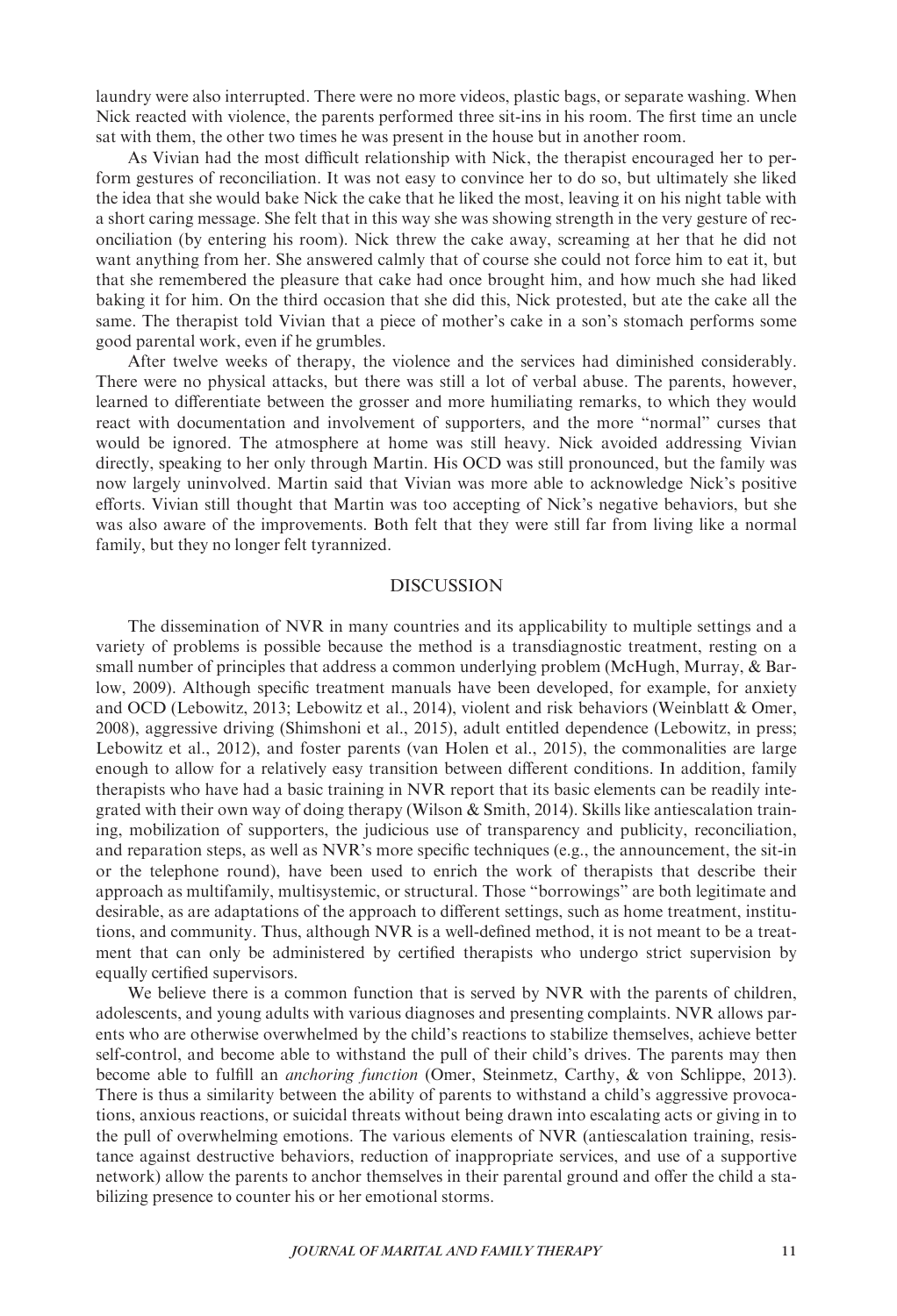Learning to focus on the parents' sense of agency, presence, self-control and support may thus be the chief abilities of an NVR therapist. The parents of children in the different conditions that are addressed by NVR are often affected by a kind of "negative hypnosis": Their attention seems to be totally absorbed by the child's adverse behaviors. Their speech is punctured by interjections ("He hits me!" "She screams!" "He panics!") or overwhelming questions ("What do I do if she runs away?" "What if he tries to kill himself?") that all but obliterate the fact that they are also agents in those interactions. When parents learn that they cannot control the child, but only themselves, that there is no immediate solution to crises, but only persistent attitudes that gradually reduce them, and that they cannot solve everything on their own, but can root themselves on their supportive network, the "negative hypnosis" and the problematic reactions diminish.

Thus, all the different elements in NVR lend weight and binding power to the parental anchor. This is not only a theoretical assumption, but a good way of communicating with the parents and unifying their treatment experience. Recently, we have developed a procedure for summarizing each treatment session for the parents with a short message that links the events in the session with the anchoring function. This allows for greater treatment unity, for more synergy between diverse treatment elements, and for the establishment of a common language between the different conditions and settings in which NVR is implemented.

A final caveat regarding the research that we have summarized. Although the number of studies is growing apace, only a few are random control trials. NVR is a relatively new approach and some of its applications (for instance, NVR for the parents of adults with entitled dependence, or with high-function autistic spectrum disorders) can only show a basic kind of evidence, such as assessment and follow-up of series of cases. In this respect, research in NVR finds itself between the early and ripe stages recommended for the development of evidence-based practice (Bruce & Sanderson, 2005). We hope this article may help stimulate research that will advance this evidence base.

### **NOTE**

<sup>1</sup>Originally developed in Israel, NVR is widely known and practiced in many countries, especially in Europe. Dozens of local and four international conferences have taken place involving thousands of participants.

### **REFERENCES**

- Asen, E., & Scholz, M. (2010). Multi-family therapy: Concepts and techniques. New York, NY: Routledge/Taylor & Francis Group.
- Bruce, T. J., & Sanderson, W. C. (2005). Evidence-based psychosocial practices: Past, present, and future. In C. E. Stout & R. A. Hayes (Eds.), The evidence-based practice: Methods, models, and tools for mental health professionals (pp. 220–243). Hoboken, NJ: John Wiley & Sons Inc, US.
- Bugental, D. B., Blue, J., & Cruzcosa, M. (1989). Perceived control over caregiving outcomes: Implications for child abuse. Developmental Psychology, 25(4), 532–539. doi:[10.1037/0012-1649.25.4.532](http://dx.doi.org/10.1037/0012-1649.25.4.532)
- Epstein, N., Schlesinger, S. E., & Dryden, W. (1988). Cognitive-behavioral therapy with families. Philadelphia, PA: Brunner/Mazel.
- Goddard, N., Van Gink, K., Van der Stegen, B., Van Driel, J., & Cohen, A. P. (2009). "Hit the iron when it is cold": Non-violent resistance in an acute psychiatric ward for adolescents. Maandblad Geestelijke Volksgezondheid, 64, 531–539.
- Golan, O., Shilo, H., & Omer, H. (2016). Non-violent resistance parent training for the parents of young adults with high functioning autism spectrum disorder. Journal of Family Therapy. doi: [10.1111/1467-6427.12106](http://dx.doi.org/10.1111/1467-6427.12106)
- Henggeler, S. W., Melton, G. B., & Smith, L. A. (1992). Family preservation using multisystemic therapy: An effective alternative to incarcerating serious juvenile offenders. Journal of Consulting and Clinical Psychology, 60(6), 953–961. doi:[10.1037/0022-006x.60.6.953](http://dx.doi.org/10.1037/0022-006x.60.6.953)
- van Holen, F., Vanderfaeillie, J., & Omer, H. (2015). Adaptation and evaluation of a nonviolent resistance interven-tion for foster parents: A progress report. Journal of Marital and Family Therapy. doi: [10.1111/jmft.12125](http://dx.doi.org/10.1111/jmft.12125) Health & Mental Health Treatment & Prevention [3300] HOLDER: American Association for Marriage and Family Therapy YEAR: 2015.